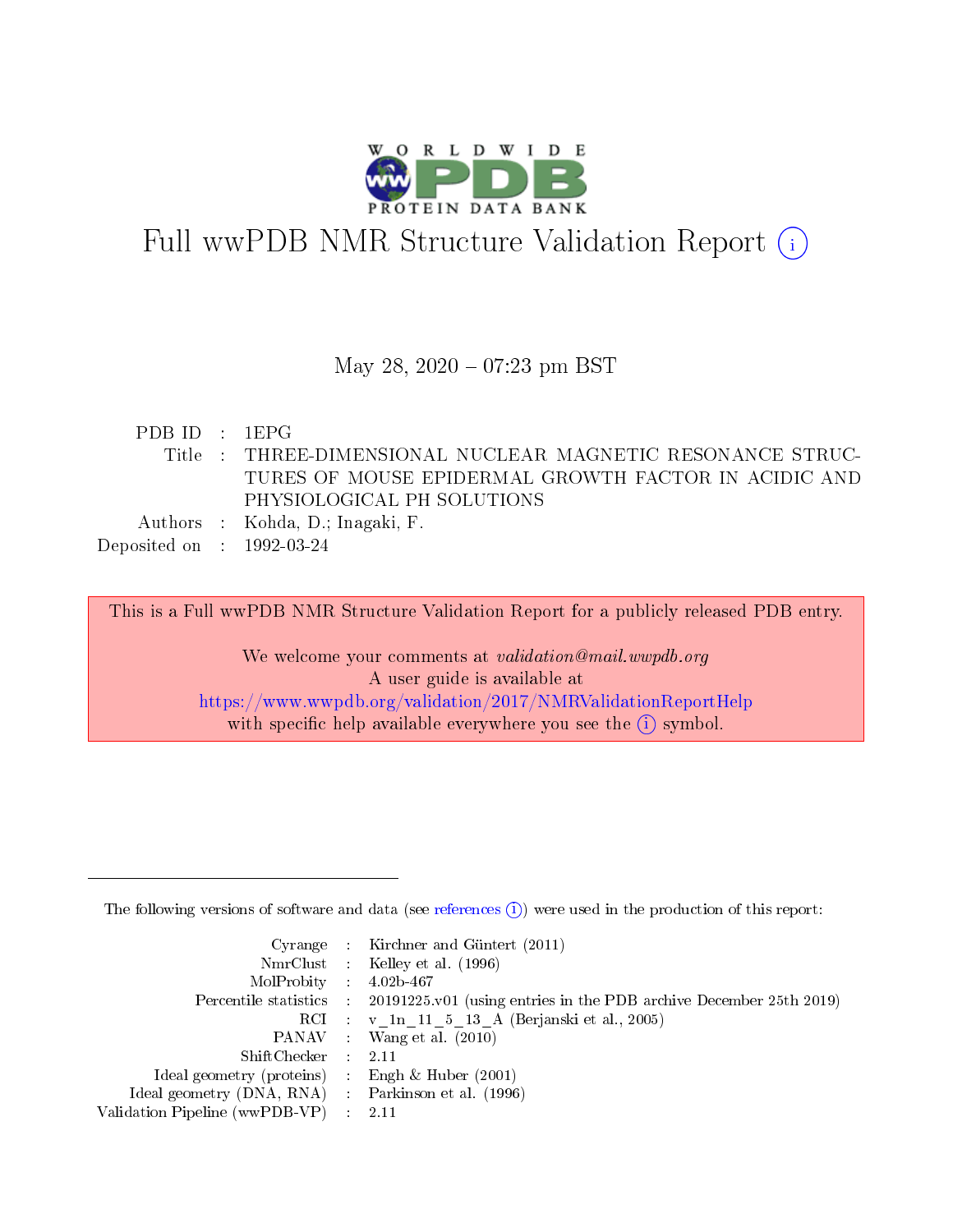## 1 [O](https://www.wwpdb.org/validation/2017/NMRValidationReportHelp#overall_quality)verall quality at a glance  $(i)$

The following experimental techniques were used to determine the structure: SOLUTION NMR

The overall completeness of chemical shifts assignment was not calculated.

Percentile scores (ranging between 0-100) for global validation metrics of the entry are shown in the following graphic. The table shows the number of entries on which the scores are based.



| Metric                | $\bf{v}$ interested in $\bf{c}$<br>$(\#\text{Entries})$ | $\blacksquare$<br>$(\#Entries)$ |
|-----------------------|---------------------------------------------------------|---------------------------------|
| Clashscore            | 158937                                                  | 12864                           |
| Ramachandran outliers | 154571                                                  | 11451                           |
| Sidechain outliers    | 154315                                                  | 11428                           |

The table below summarises the geometric issues observed across the polymeric chains and their fit to the experimental data. The red, orange, yellow and green segments indicate the fraction of residues that contain outliers for  $>=3, 2, 1$  and 0 types of geometric quality criteria. A cyan segment indicates the fraction of residues that are not part of the well-defined cores, and a grey segment represents the fraction of residues that are not modelled. The numeric value for each fraction is indicated below the corresponding segment, with a dot representing fractions  $\epsilon = 5\%$ 

| <b>NIOI</b> | $\cap$ hain | $\frac{1}{2}$ or $\frac{1}{2}$<br>neugun |     | Quality of chain |     |     |  |  |
|-------------|-------------|------------------------------------------|-----|------------------|-----|-----|--|--|
|             | . .         | ∩ ۳<br>h.<br>ಀಀ                          | 19% | 30%              | 38% | 13% |  |  |

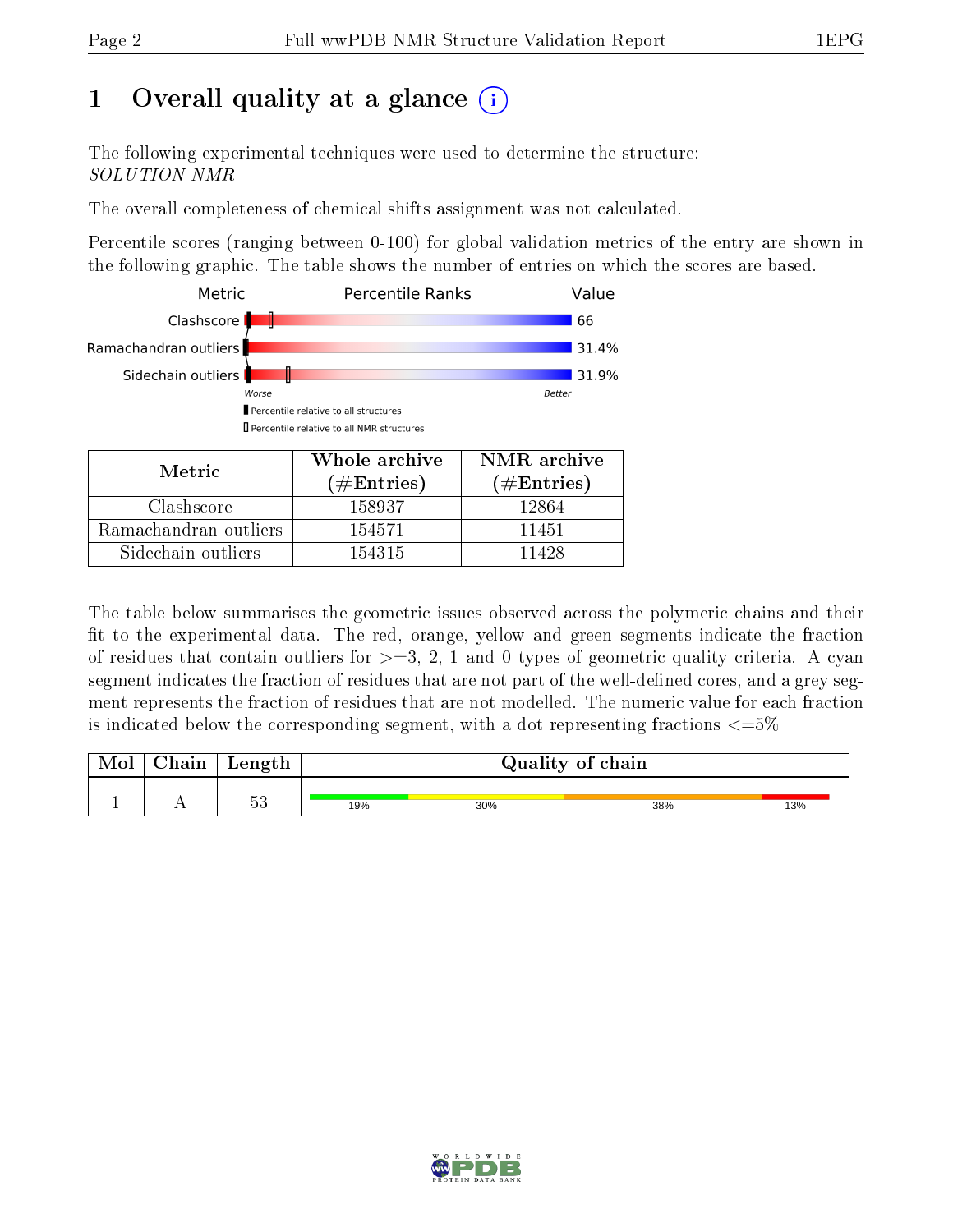## 2 Ensemble composition and analysis  $(i)$

This entry contains 1 models. Identification of well-defined residues and clustering analysis are not possible.

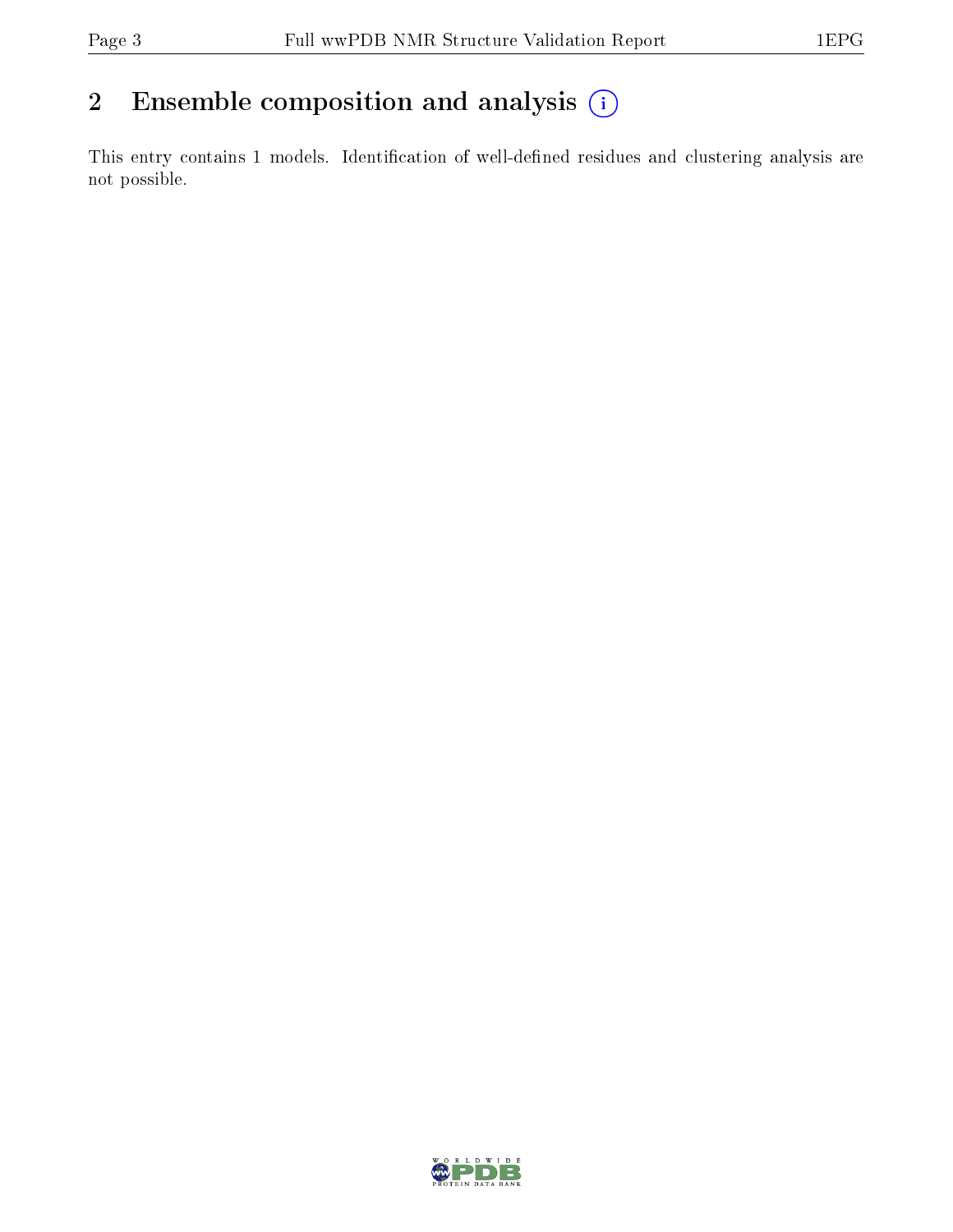## 3 Entry composition (i)

There is only 1 type of molecule in this entry. The entry contains 793 atoms, of which 373 are hydrogens and 0 are deuteriums.

Molecule 1 is a protein called EPIDERMAL GROWTH FACTOR.

|  | $Mol$   Chain   Residues |             | Atoms |               |    |  |  | race |
|--|--------------------------|-------------|-------|---------------|----|--|--|------|
|  |                          | $\rm Total$ |       | H             | N. |  |  |      |
|  | 53                       | 793         |       | 257 373 73 83 |    |  |  |      |

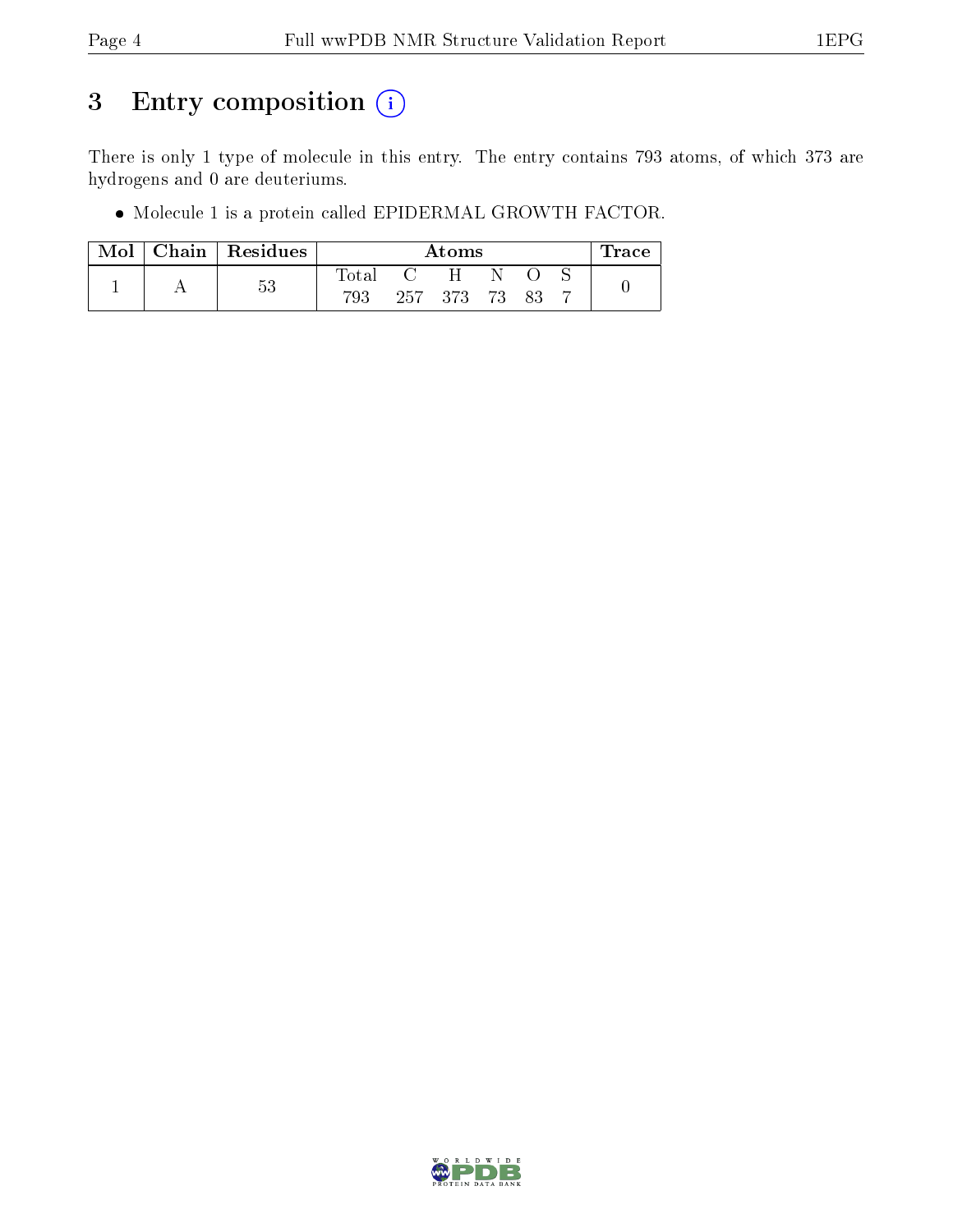## 4 Residue-property plots  $(i)$

These plots are provided for all protein, RNA and DNA chains in the entry. The first graphic is the same as shown in the summary in section 1 of this report. The second graphic shows the sequence where residues are colour-coded according to the number of geometric quality criteria for which they contain at least one outlier: green  $= 0$ , yellow  $= 1$ , orange  $= 2$  and red  $= 3$  or more. Stretches of 2 or more consecutive residues without any outliers are shown as green connectors. Residues which are classified as ill-defined in the NMR ensemble, are shown in cyan with an underline colour-coded according to the previous scheme. Residues which were present in the experimental sample, but not modelled in the final structure are shown in grey.

• Molecule 1: EPIDERMAL GROWTH FACTOR



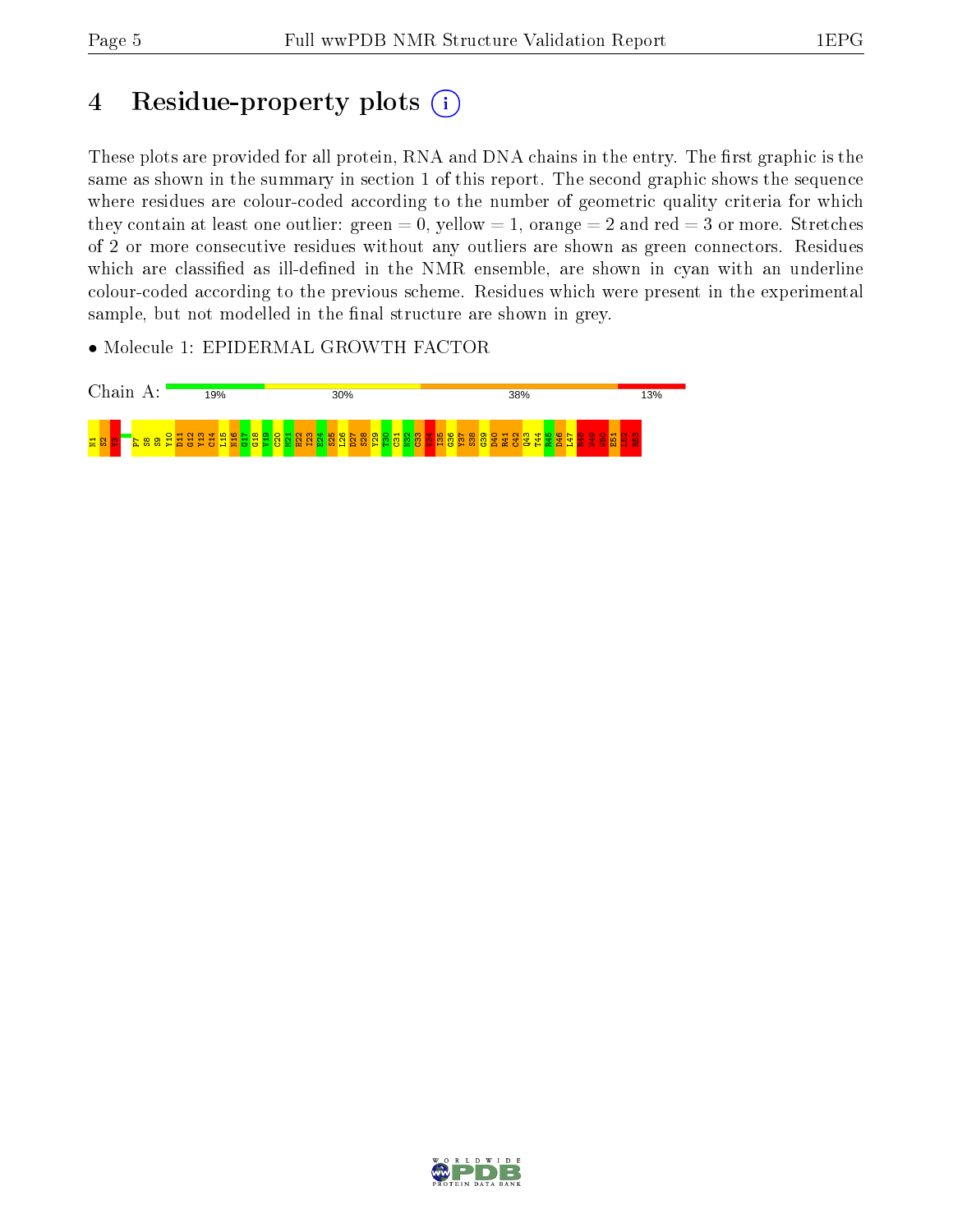### 5 Refinement protocol and experimental data overview  $\binom{1}{k}$

Of the ? calculated structures, 1 were deposited, based on the following criterion: ?.

The following table shows the software used for structure solution, optimisation and refinement.

| $\mid$ Software name $\mid$ Classification $\mid$ Version |            |  |
|-----------------------------------------------------------|------------|--|
| X-PLOR                                                    | refinement |  |

No chemical shift data was provided. No validations of the models with respect to experimental NMR restraints is performed at this time.

COVALENT-GEOMETRY INFOmissingINFO

#### 5.1 Too-close contacts  $(i)$

In the following table, the Non-H and H(model) columns list the number of non-hydrogen atoms and hydrogen atoms in each chain respectively. The H(added) column lists the number of hydrogen atoms added and optimized by MolProbity. The Clashes column lists the number of clashes averaged over the ensemble.

| Mol |  | Chain   Non-H   $H(model)$   $H(added)$   Clashes |     |
|-----|--|---------------------------------------------------|-----|
|     |  |                                                   |     |
|     |  |                                                   | .KG |

The all-atom clashscore is defined as the number of clashes found per 1000 atoms (including hydrogen atoms). The all-atom clashscore for this structure is 66.

All clashes are listed below, sorted by their clash magnitude.

| Atom-1             | Atom-2             | Clash(A) | Distance(A) |
|--------------------|--------------------|----------|-------------|
| 1:A:52:LEU:HD22    | 1:A:53:ARG:N       | 0.83     | 1.89        |
| 1: A:52:LEU:O      | 1: A:52:LEU:HD13   | 0.81     | 1.75        |
| 1:A:15:LEU:HD13    | 1:A:41:ARG:HE      | 0.78     | 1.39        |
| 1: A:49:TRP:CG     | 1: A:50:TRP:N      | 0.77     | 2.48        |
| 1:A:23:ILE:H       | 1: A:23: ILE: HD12 | 0.71     | 1.44        |
| 1:A:37:TYR:CZ      | 1: A:49:TRP:CD1    | 0.64     | 2.85        |
| 1: A:37:TYR:CE2    | 1:A:49:TRP:CD1     | 0.62     | 2.87        |
| 1: A: 13: TYR: CE2 | 1: A:31: CYS:SG    | 0.61     | 2.93        |
| 1: A:52:LEU:C      | 1: A:52: LEU: HD22 | 0.60     | 2.15        |
| 1:A:15:LEU:HD13    | 1:A:41:ARG:NE      | 0.58     | 2.13        |
| 1:A:41:ARG:O       | 1:A:42:CYS:SG      | 0.57     | 2.62        |
| 1: A:35: ILE: CG1  | 1: A:35: ILE: O    | 0.56     | 2.54        |
| 1: A:23: ILE:H     | 1:A:23:ILE:CD1     | 0.56     | 2.08        |
| 1: A:10: TYR:O     | 1: A:12: GLY:N     | 0.56     | 2.38        |

Continued on next page...

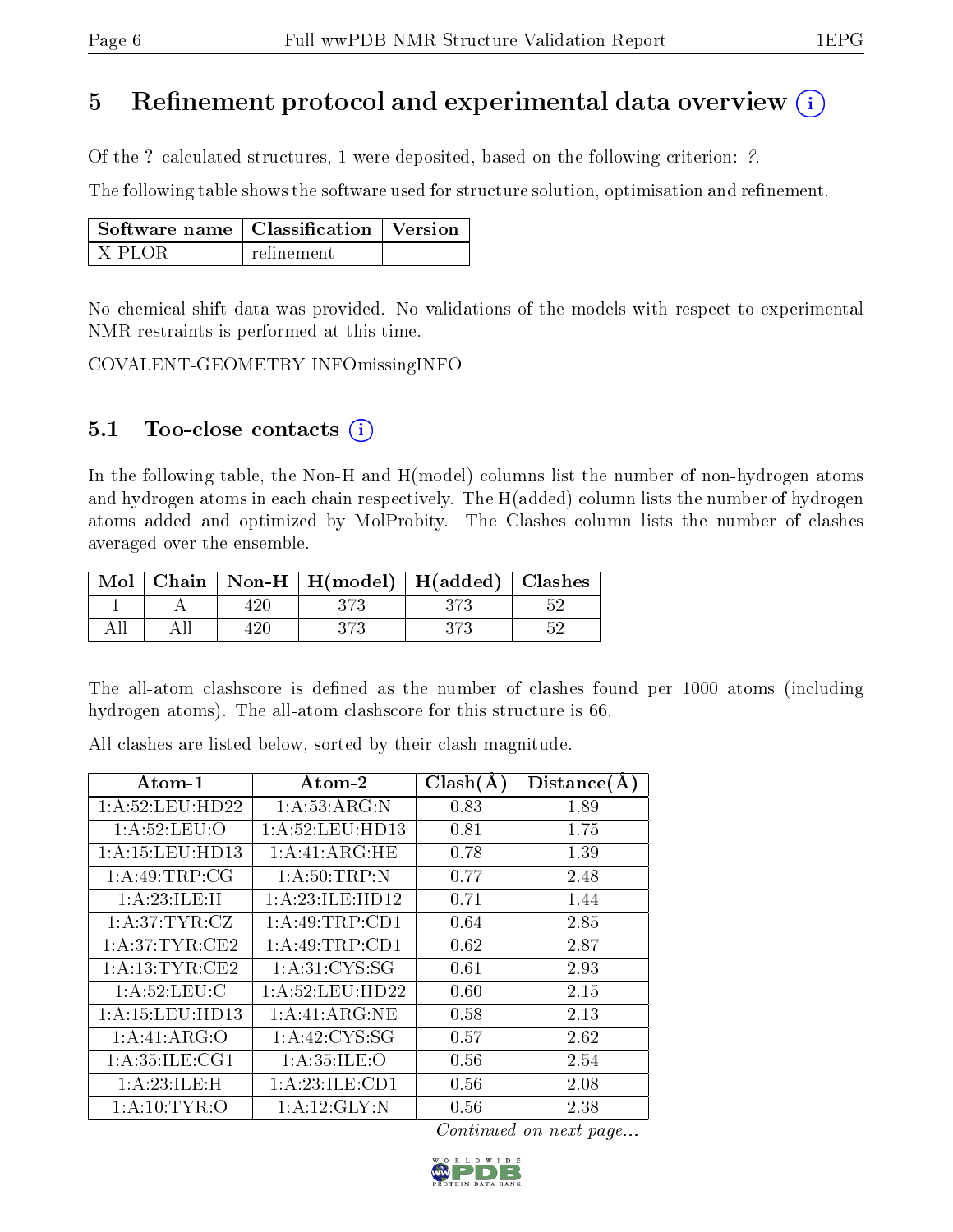| Atom-1                    | $\overline{\text{Atom-2}}$ | $Clash(\AA)$      | Distance(A) |
|---------------------------|----------------------------|-------------------|-------------|
| 1: A:28: SER: O           | 1:A:29:TYR:CD1             | 0.55              | 2.60        |
| 1: A:50:TRP:O             | 1: A:52:LEU: N             | $\overline{0.55}$ | 2.40        |
| 1: A:52:LEU: C            | 1: A:52: LEU: HD13         | $0.54\,$          | 2.23        |
| 1:A:16:ASN:N              | 1:A:16:ASN:OD1             | 0.54              | 2.41        |
| 1:A:35:ILE:HG23           | 1: A:49:TRP:CE3            | 0.52              | 2.40        |
| 1:A:7:PRO:CD              | 1: A:29:TYR:CE1            | 0.52              | 2.91        |
| 1: A:14:CYS:SG            | 1: A:18: GLY:O             | 0.50              | 2.69        |
| 1: A:8: SER:C             | 1: A: 10: TYR: N           | 0.50              | 2.62        |
| 1: A:20: CYS:SG           | 1: A:20: CYS:O             | 0.50              | 2.70        |
| 1:A:7:PRO:CG              | 1: A:29:TYR:CE1            | 0.49              | 2.96        |
| 1:A:22:HIS:CD2            | 1: A:22: HIS:C             | 0.48              | 2.87        |
| 1: A:8: SER:O             | 1: A: 10: TYR: N           | 0.48              | 2.46        |
| 1: A:39: GLY:O            | 1:A:40:ASP:O               | 0.48              | 2.31        |
| 1: A:38: SER:O            | 1: A:44:THR:N              | 0.48              | 2.46        |
| 1: A:52:LEU:O             | 1: A:53: ARG:CG            | 0.47              | 2.63        |
| 1: A:37:TYR:OH            | 1:A:49:TRP:CD1             | 0.47              | 2.62        |
| 1:A:1:ASN:O               | 1:A:2:SER:CB               | 0.47              | 2.62        |
| 1:A:51:GLU:O              | 1: A:52:LEU:CB             | 0.46              | 2.64        |
| 1: A: 15: LEU: O          | 1: A: 16: ASN: O           | 0.45              | 2.34        |
| $1:A:46:A\overline{SP:O}$ | 1:A:48:ARG:N               | 0.45              | 2.50        |
| 1:A:35:ILE:CG2            | 1: A:49:TRP:CE3            | 0.45              | 3.00        |
| 1: A:52: LEU:O            | 1: A: 53: ARG: CB          | 0.44              | 2.64        |
| 1:A:28:SER:C              | 1: A:29:TYR:CG             | 0.44              | 2.90        |
| 1: A:37:TYR:HH            | 1:A:49:TRP:HE1             | 0.44              | 1.54        |
| 1:A:2:SER:O               | 1: A:3: TYR:O              | 0.44              | 2.35        |
| 1: A:26: LEU: C           | 1: A:28: SER: N            | 0.43              | 2.72        |
| 1:A:7:PRO:CG              | 1: A:29:TYR:CZ             | 0.43              | 3.01        |
| 1: A:33: CYS:C            | 1: A:34: VAL: CG2          | 0.42              | 2.88        |
| 1: A: 23: ILE:N           | 1:A:23:ILE:HD12            | 0.41              | 2.22        |
| 1:A:14:CYS:SG             | 1:A:18:GLY:C               | 0.41              | 2.98        |
| 1: A:10:TYR:O             | 1:A:11:ASP:C               | 0.41              | 2.59        |
| 1: A:16: ASN:ND2          | 1: A: 43: GLN: HA          | 0.41              | 2.30        |
| 1: A:38: SER:O            | 1: A:44:THR:OG1            | 0.41              | 2.37        |
| 1: A:28: SER:O            | 1: A:29:TYR:CG             | 0.40              | 2.74        |
| 1: A: 13: TYR: O          | 1:A:41:ARG:HD2             | 0.40              | 2.16        |
| 1:A:27:ASP:O              | 1: A:29:TYR:CE2            | 0.40              | 2.74        |
| 1: A:39: GLY:O            | 1:A:40:ASP:C               | 0.40              | 2.59        |
| 1: A: 15: LEU: HD22       | 1:A:41:ARG:CZ              | 0.40              | 2.47        |

Continued from previous page...

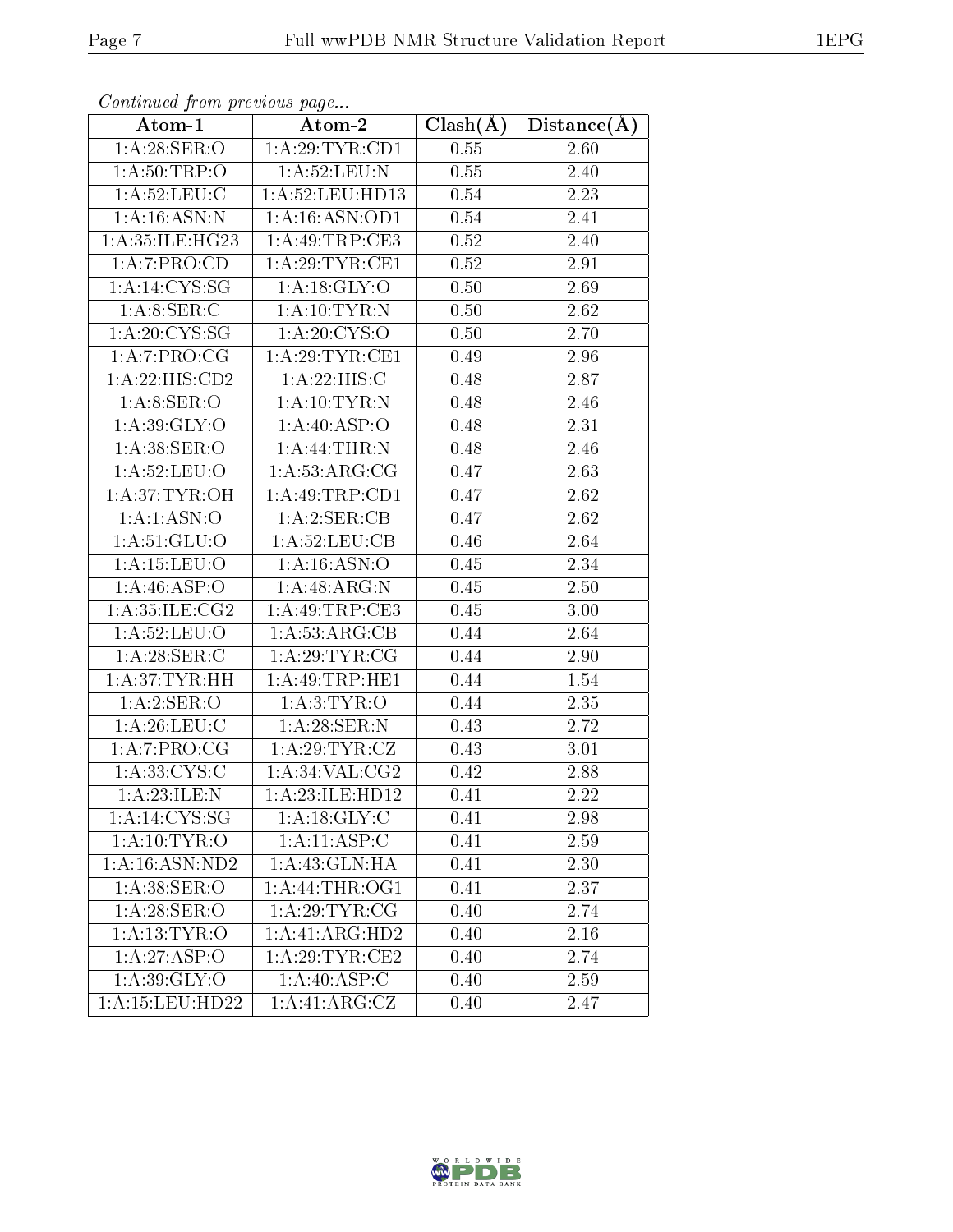### 5.2 Torsion angles (i)

#### 5.2.1 Protein backbone  $(i)$

In the following table, the Percentiles column shows the percent Ramachandran outliers of the chain as a percentile score with respect to all PDB entries followed by that with respect to all NMR entries. The Analysed column shows the number of residues for which the backbone conformation was analysed and the total number of residues.

| $\text{Mol}$ | $\mid$ Chain | Analysed                 |                                    |                     | Favoured   Allowed   Outliers   Percentiles |
|--------------|--------------|--------------------------|------------------------------------|---------------------|---------------------------------------------|
|              |              | $\pm 51/53$ (96\%) $\pm$ | $20(39\%)$   15 (29\%)   16 (31\%) |                     | $\boxed{0}$ $\boxed{0}$                     |
| All          |              | $51/53(96\%)$            | 20 (39\%)                          | 15 (29%)   16 (31%) | $\boxed{0}$ $\boxed{0}$                     |

All 16 Ramachandran outliers are listed below. They are sorted by the frequency of occurrence in the ensemble.

| Mol            | Chain              | Res            | Type                    |
|----------------|--------------------|----------------|-------------------------|
| 1              | A                  | 35             | ILE                     |
| $\mathbf{1}$   | $\boldsymbol{A}$   | 40             | <b>ASP</b>              |
| $\mathbf{1}$   | $\overline{\rm A}$ | 11             | <b>ASP</b>              |
| $\mathbf{1}$   | $\overline{\rm A}$ | 25             | <b>SER</b>              |
| $\mathbf{1}$   | $\overline{\rm A}$ | 51             | GLU                     |
| $\overline{1}$ | $\overline{\rm A}$ | 12             | $\overline{\text{GLY}}$ |
| $\mathbf 1$    | $\overline{A}$     | 49             | TRP                     |
| $\mathbf{1}$   | $\overline{\rm A}$ | 52             | LEU                     |
| $\mathbf{1}$   | $\overline{A}$     | 50             | TRP                     |
| $\mathbf{1}$   | $\overline{A}$     | 34             | VĀL                     |
| $\overline{1}$ | $\overline{\rm A}$ | 36             | GLY                     |
| $\mathbf 1$    | $\bf{A}$           | 33             | <b>CYS</b>              |
| $\mathbf 1$    | $\overline{\rm A}$ | 42             | <b>CYS</b>              |
| $\mathbf{1}$   | $\overline{A}$     | $\overline{3}$ | <b>TYR</b>              |
| $\mathbf{1}$   | $\bf{A}$           | 47             | LEU                     |
| 1              | $\overline{\rm A}$ | 16             | <b>ASN</b>              |

#### $5.2.2$  Protein sidechains  $(i)$

In the following table, the Percentiles column shows the percent sidechain outliers of the chain as a percentile score with respect to all PDB entries followed by that with respect to all NMR entries. The Analysed column shows the number of residues for which the sidechain conformation was analysed and the total number of residues.

| Mol   Chain | Analysed                                           |  | Rotameric   Outliers   Percentiles |
|-------------|----------------------------------------------------|--|------------------------------------|
|             | $\mid$ 47/47 (100%)   32 (68%)   15 (32%)   1 1 13 |  |                                    |

Continued on next page...

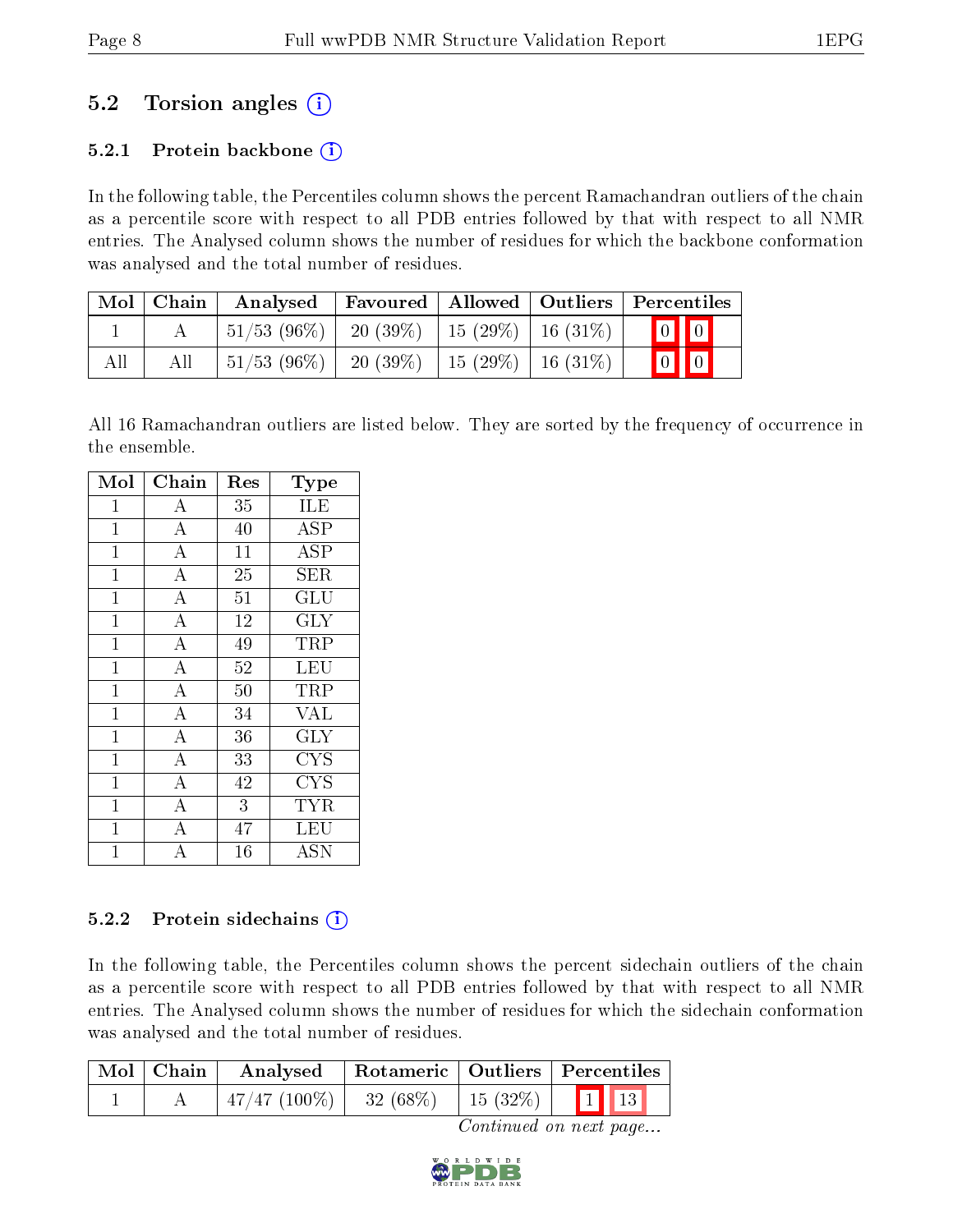Continued from previous page...

|     | Mol   Chain | Analysed                   |         | Rotameric   Outliers   Percentiles |
|-----|-------------|----------------------------|---------|------------------------------------|
| All | All         | $\mid$ 47/47 (100%) $\mid$ | 32(68%) | $15(32%)$ 1 13                     |

All 15 residues with a non-rotameric sidechain are listed below. They are sorted by the frequency of occurrence in the ensemble.

| Mol            | Chain              | Res            | Type                           |
|----------------|--------------------|----------------|--------------------------------|
| 1              | A                  | 25             | <b>SER</b>                     |
| $\mathbf 1$    | $\boldsymbol{A}$   | 48             | ARG                            |
| $\overline{1}$ | $\overline{\rm A}$ | 38             | <b>SER</b>                     |
| $\mathbf 1$    | $\overline{A}$     | 23             | ILE                            |
| $\mathbf 1$    | $\boldsymbol{A}$   | $\overline{2}$ | SER                            |
| $\overline{1}$ | $\overline{\rm A}$ | 46             | <b>ASP</b>                     |
| $\mathbf 1$    | А                  | 53             | $\rm{ARG}$                     |
| $\overline{1}$ | $\boldsymbol{A}$   | 34             | <b>VAL</b>                     |
| $\overline{1}$ | $\overline{A}$     | 52             | <b>LEU</b>                     |
| 1              | $\overline{A}$     | 9              | SER                            |
| $\mathbf{1}$   | $\boldsymbol{A}$   | 14             | ${\rm CYS}$                    |
| $\mathbf{1}$   | $\overline{A}$     | 27             | $\overline{\text{A}}\text{SP}$ |
| 1              | $\overline{A}$     | 13             | <b>TYR</b>                     |
| $\mathbf{1}$   | А                  | 3              | TYR                            |
| 1              | А                  | 28             | <b>SER</b>                     |

#### 5.2.3 RNA (i)

There are no RNA molecules in this entry.

#### 5.3 Non-standard residues in protein, DNA, RNA chains (i)

There are no non-standard protein/DNA/RNA residues in this entry.

#### 5.4 Carbohydrates (i)

There are no carbohydrates in this entry.

#### 5.5 Ligand geometry  $(i)$

There are no ligands in this entry.

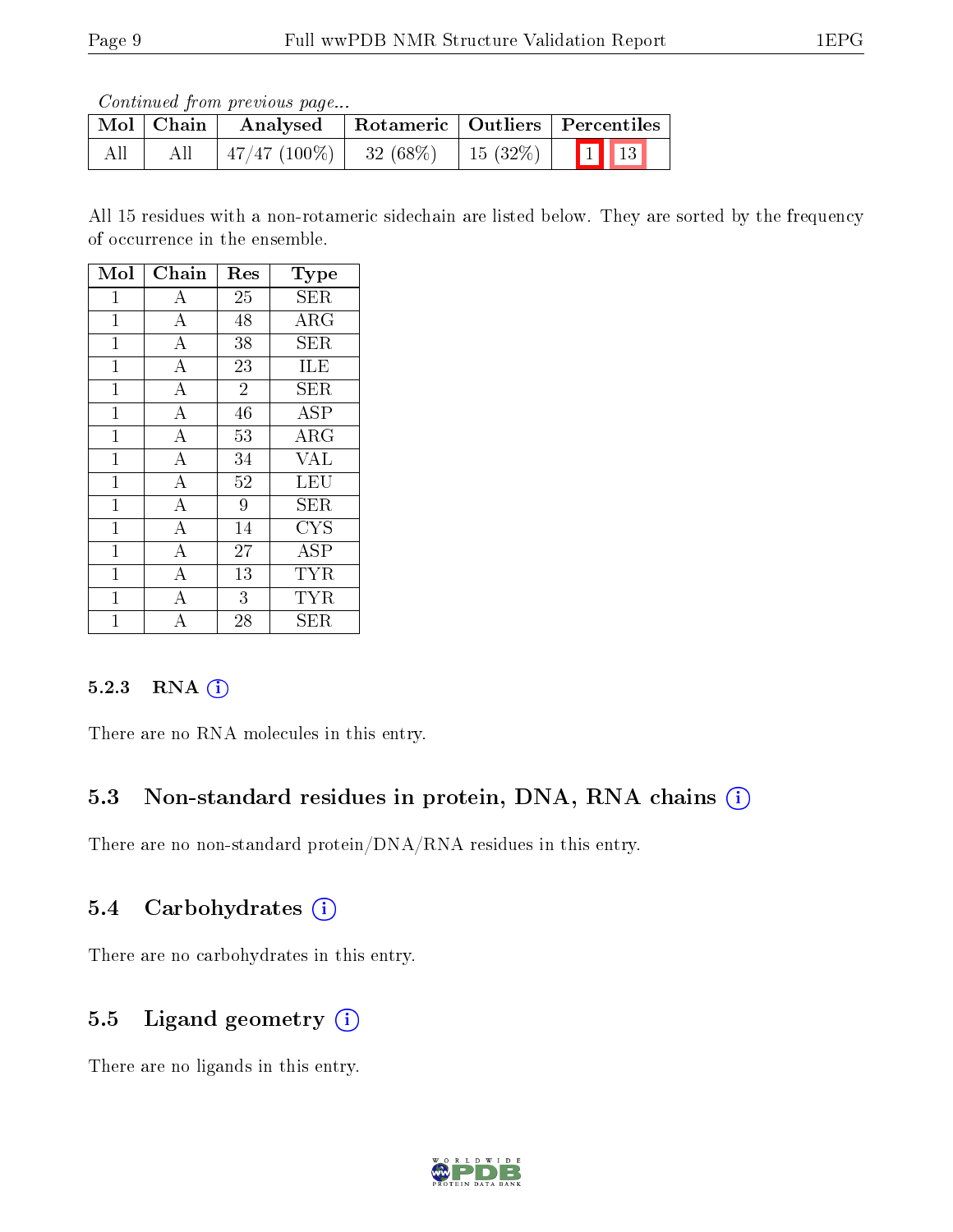### 5.6 [O](https://www.wwpdb.org/validation/2017/NMRValidationReportHelp#nonstandard_residues_and_ligands)ther polymers (i)

There are no such molecules in this entry.

### 5.7 Polymer linkage issues (i)

There are no chain breaks in this entry.